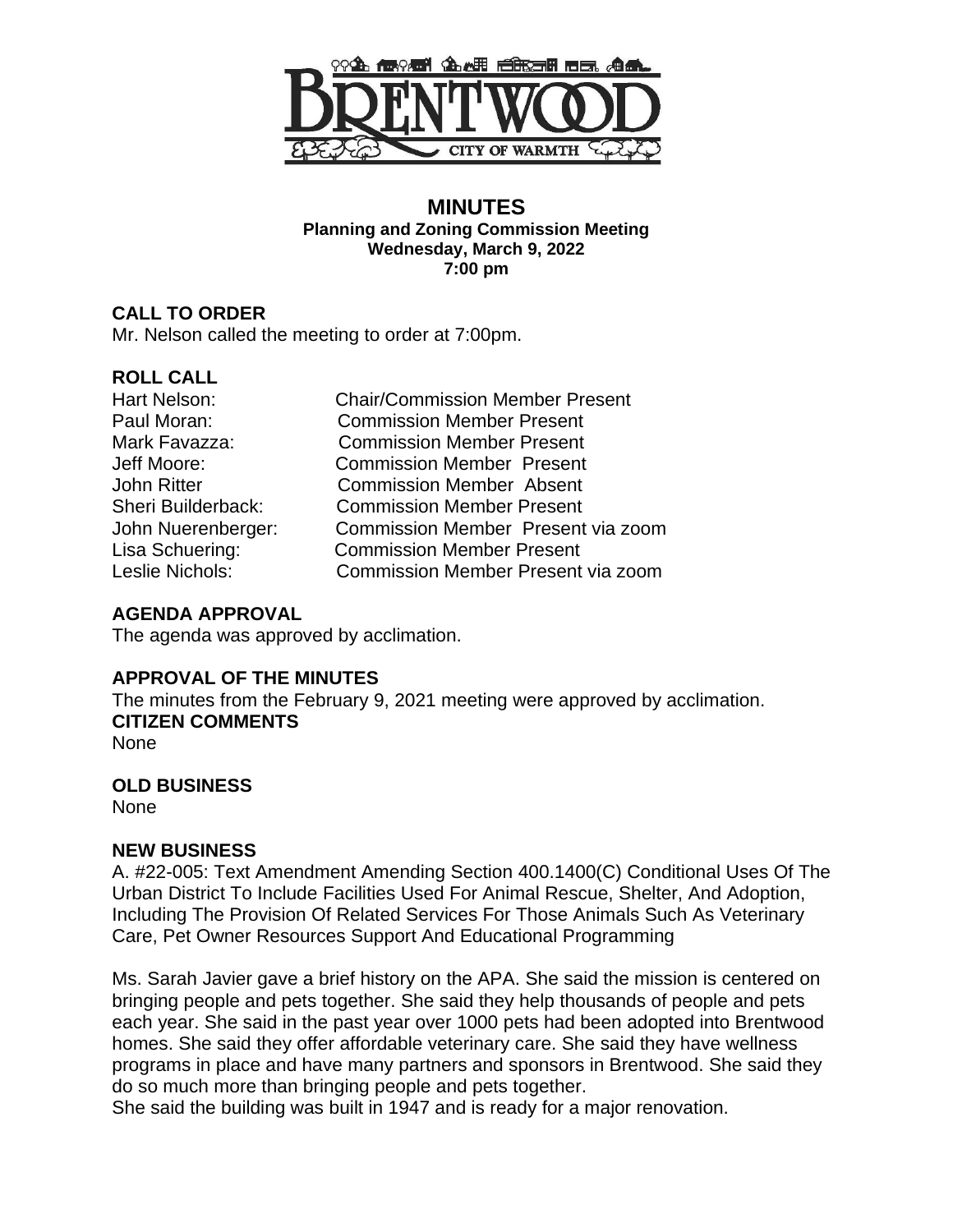Ms. Teresa Dale Pupillo, of Capes, Sokol, Goodman & Sarachan, P.C said in connection with the text amendment they have applied for a variance and a conditional use permit. She said the property was rezoned from LI to Urban Development and it did not change the APA's status as a non-conforming use. She said the improvements are consistent with the urban development district and the comprehensive plan.

Ms. Kelly, Director of Planning & Development, spoke to the request. She said the property was rezoned in 2017. She said they are non-conforming. She said the applicant is requesting a conditional use permit to meet specific requirements laid out by the commission. Ms. Kelly spoke to the Comprehensive Plan and the intentions for development in the area. She said the text amendment would include animal rescue and spoke to the specific language. She said the language used would not open the door too widely to other uses. She said other similar uses would still need to apply for a conditional use permit.

Mr. Nelson asked about their contract with St. Louis County.

Ms. Javier said they are limited in the number of animals they can host.

Ms. Bilderback suggested that the language could be tightened. She said when the UD distract was created there was no intention for the APA to go anywhere. She said she thought this use fit in well with the UD district and comp plan.

Mr. Moran asked if the APA is a 501.c3.

Ms. Javier said they were.

Mr. Moran asked about parking.

Ms. Javier said there was ample parking. She said the expansion was to provide more space for the animals not more humans. She said it would help them provide more medical care for pets.

Mr. Keefe asked if their service was limited to domestic animals.

Ms. Javier confirmed they were limited to domestic animals.

Ms. Bilderback made a motion to recommend approval as written. Mr. Moran seconded.

A roll call vote was taken, and all were in favor. Hart Nelson: Chair/Commission Member did not vote.

Ms. Kelly said the item would go before the Board of Aldermen on April 4th.